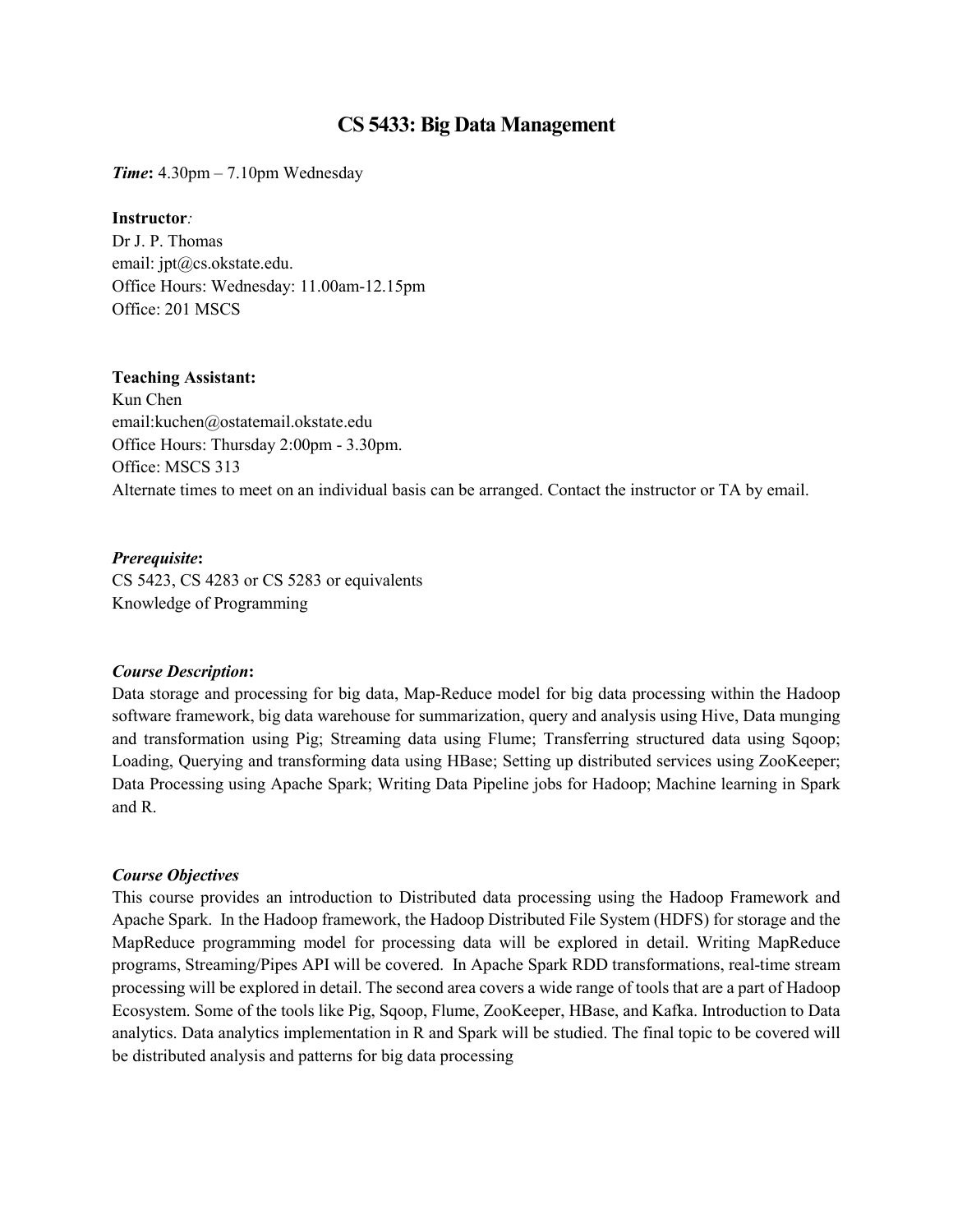# *Course Outline*

Topics to be covered

- A. Parallel and Distributed Data Processing Frameworks
	- a. Hadoop
		- i. Hadoop File Systems (HDFS)
		- ii. MapReduce Programming Model
		- iii. Joins in MapReduce Jobs
		- v. Streaming/Pipes API
		- vi. MapReduce Features
	- b. Spark
		- i. Salient Features of Spark
		- ii. RDD
		- iii. Anatomy of Spark Jobs
		- iv. Spark on YARN
		- v. Stream-Processing
		- vi. Real-time Querying
- B. Big Data EcoSystem
	- a. Hive for data summarization, query, and analysis
	- b. Analyzing large data sets using Apache Pig
	- c. Streaming data using Apache Flume
	- d. Importing/Exporting Structural data using Apache Sqoop
	- e. Writing distributed services using Apache ZooKeeper
	- f. ETL operations using HBase
	- g. [Apache Hive™](http://hive.apache.org/) data warehouse software facilitates and quering using SQL syntax.
	- h. Distributed real-time streaming with Kafka
- C. Big Data Analytics using MLlib and R
	- a. Basic Data Analytic Methods
	- b. Advanced Analytical theory and methods:
		- i. Clustering
		- ii. Association Rules
		- iii. Regression
		- iv. Classification
		- v. Naïve Bayes
- D. Distributed Analysis and Patterns for Big Data Processing
	- a. Computing with Keys
	- b. Keyspace Patterns
	- c. Design Patterns
	- d. Summarization
	- e. Indexing
	- f. Filtering
	- g. Toward Last-Mile Analytics
	- h. Fitting a Model and Validating Models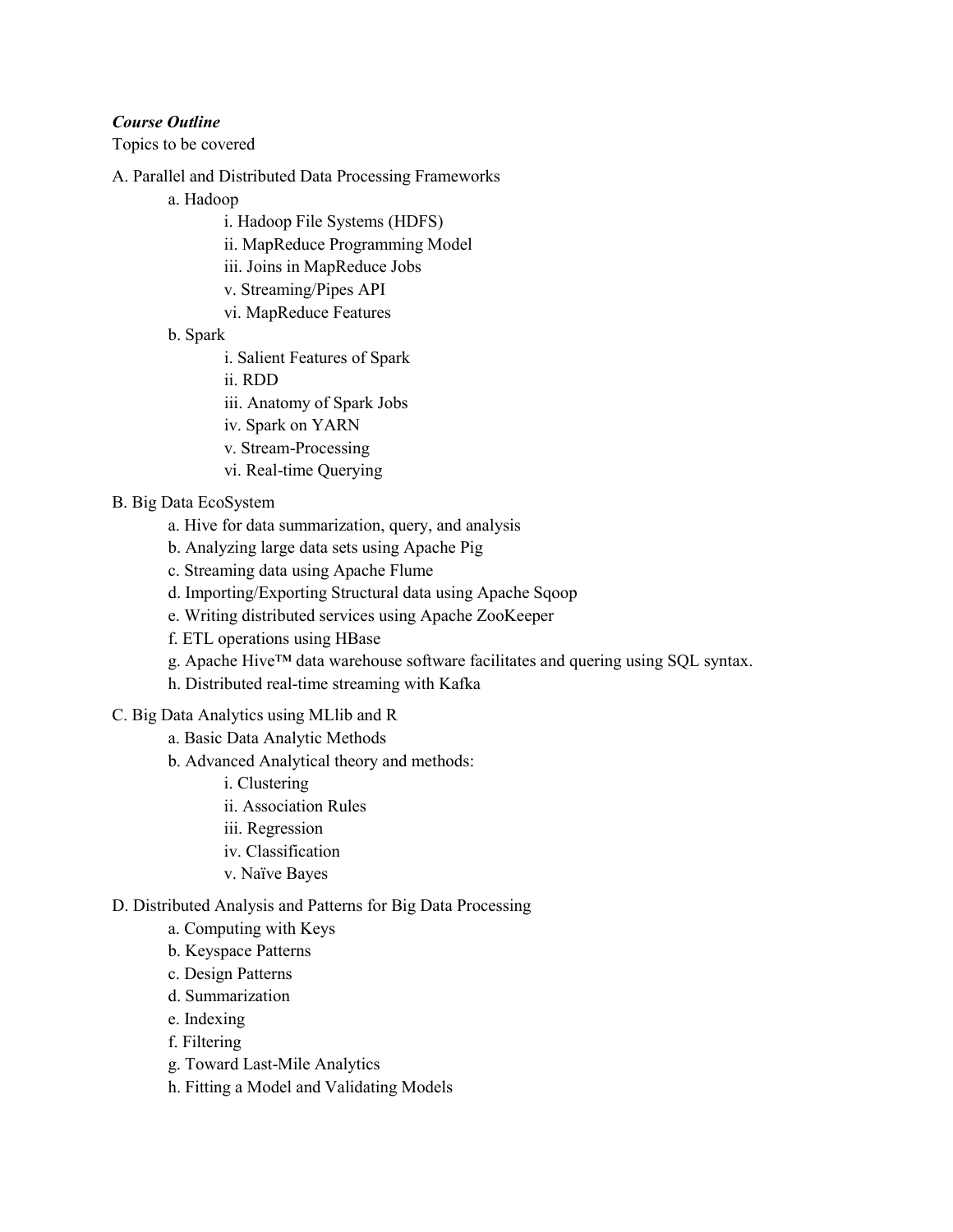# *Textbooks*

There is no textbook for this class. The following serve as reference texts:

- 1. Tom White, *Hadoop: The Definitive Guide,* 4th Edition, O'Reilly, 2014
- 2. Edward Capriolo, Dean Wampler, Jason Rutherglen, *Programming Hive*: *Data Warehouse and Query Language for Hadoop,* O'Reilly, 2012
- 3. Alan Gates, *Programming Pig,* O'Reilly, 2011
- 4. Holden Karau, Andy Konwinski, Patrick Wendell, and Matei Zaharia, *Learning Spark,* O'Reilly, 2014
- 5. EMC Education Services, *Data Science and Big Data Analytics,* Wiley, 2015
- 6. Benjamin Bengfort & Jenny Kim*, Data Analytics with Hadoop - An Introduction for Data Scientists*, O'Reilly, 2016
- 7. Mark Grover, Ted Malaska, Jonathan Seidman & Gwen Shapira, *Hadoop Application Architectures: Designing real-world big data applications,* O'Reilly, 2015

# *Communication medium*

All notes and class announcements will be on Desire2Learn (D2L)/Brightspace

# *Grading***:**

- 2 Quizzes =  $50$
- Individual Programming Assignments  $= 150$
- Group Project =  $100$
- Finals  $= 75$

Total  $-375$  marks

# *Letter Grades***:**

Grade A: 90 - 100 % Grade B: 80 – 89 % Grade C: 70 –79 % Grade D: 60 - 69 % Fail (Grade F): 0-59 %

# *Attendance Policy:*

Attendance is strongly encouraged, but not required. Students are responsible for any material covered in class. Some of the material covered in class will not be in the required textbook. Announcements about tests etc. will be made in class and/or by email. Students are to check their emails regularly (using their class accounts).